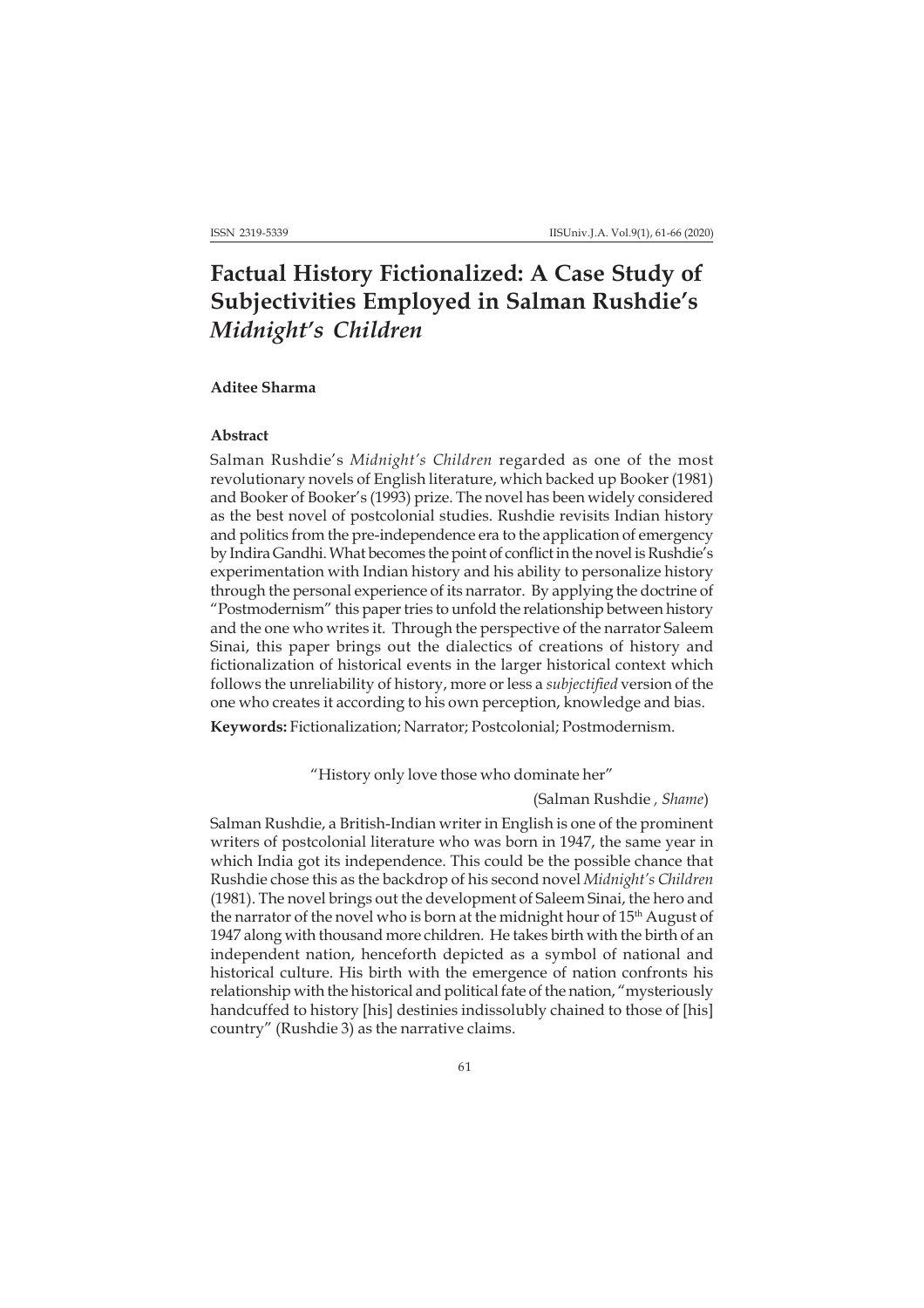#### IISUniv.J.A. Vol.9(1), 61-66 (2020)

*Midnight's Children* was published in 1981, and before the end of the year grabbed him a booker prize. It was widely accepted by most of the critics and reviewers, who appreciated it for its originality and exoticness. Rushdie himself has explained how western scholars take this work to be fantasy, and the scholars of the Indian sub-continent take it to be a history. Perhaps, it can be considered both and like his other scholarly works, much else ahead of; political issues, social history, farce, filmic extravaganza, uncouth comedy, and a tragedy of loveless families. The novel appears to be of postmodern temperament. Magic realism, postcolonialism, national allegory, 'stream of consciousness', disoriented narrative, 'heteroglossia,' and the employment of history have been experimental aspects that give postmodern dimensions to the novel. Post modernism as a movement began after the 2<sup>nd</sup> world war. It negated the idea of "absoluteness". A postmodernist and deconstructionist thinker Jacques Derrida in his essay Structure, '*Sign, and Play in the Discourse of the Human Sciences'* (1970) writes

 It would be possible to show that all the names related to fundamentals, to principles, or to the center have always designated the constant of a presence—eidos, arché, telos, energeia, ousia (essence, existence, substance, subject) aletheia, transcendentality, consciousness, or conscience, God, man, and so forth. (Derrida 2)

There is no "truth" or reality that stands out beyond existence. The system advocates the deconstruction of "metaphysics of presence". Derrida supports the idea that 'presence' provides support to the concept of 'centre' which remains temporarily self-identical and self-present. The 'centre' follows a hierarchy and its distortion has been the main focus of the postmodernist thinkers to bring out 'margin' to the 'centre'. Therefore, truth, certainty, absoluteness, centre, and reality are construct, be it religious, social, political, historic, or economic. Everything is a linguistic construct, just a mere "freeplay of language."

Merriam Webster dictionary defines 'history' as "a branch of knowledge that records and explains past events". The application of the postmodern doctrine on 'history' questions its reliability and factuality of events. If there is nothing beyond language, how historical documentation happens to be the final sermon of whatever happened in the past. The postmodern view of history interrogates the binaries of Fact and Fiction and advocates their unity at some middle grounds. Henceforward, it questions the credibility and authenticity of history.

*Midnight's Children* creates an incredibly heterogeneous and varied history of India, full of tales, images, and ideas — a multi-faceted history. Thus the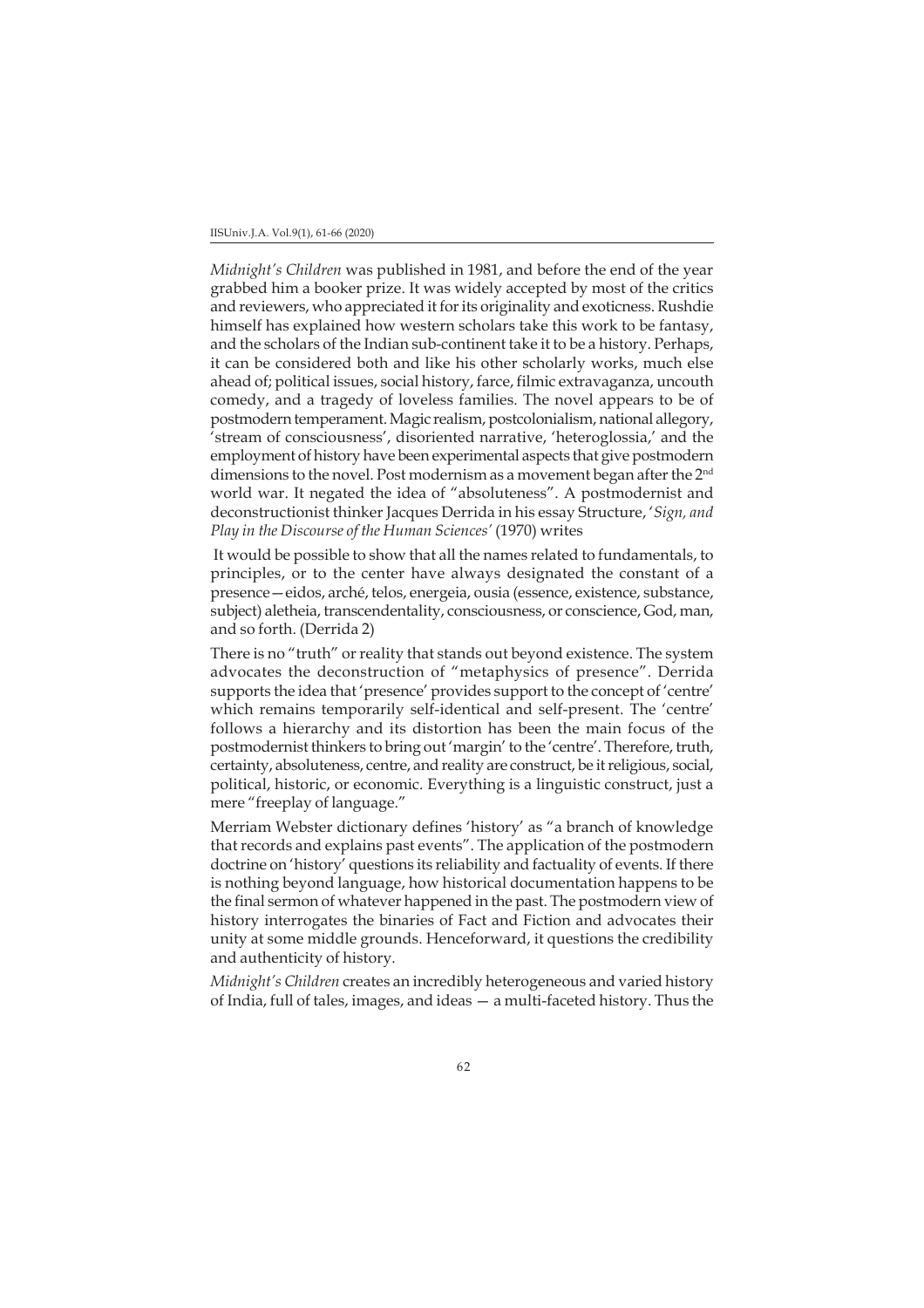novel question's contemporary India's social and political issues and the issues related to the "metaphysics of presence" of history and storytelling techniques. The book is not predetermined to be the flat chronological narrative of the period. Instead, it is intended to be a combination of Fact and Fancy which Bhaktin regards as 'carnivalesque'. Imagination and truth meet to overturn the language of authority, and the whole system is subverted by permitting the impossible to happen, where an 'impotent narrator' can come up as a historian to de-centre the centrality of history, historical facts and interrogates its documentation. Furthermore, the narrator is not punctual about the chronological order, as the novel does not proceed with the linear movement, which makes it difficult to find out the usual order of events, causes and results that constitute the years of pre- and post-independence of India. The vision of Salman Rushdie is rather historical than personal in the way that he sees the individual in connection with greater historical and social powers that constitute his life. Gordon Wise in an interview with Salman Rushdie finds out that all is in the novel "*has had to do with poetics and with the relationship of the individual and history*." (59) The story of the novel is mediated by the conscience of the speaker. Born around the historical landmark, the narrator reclaims and rediscovers the history as a historian with the apology for every distortion he makes in the Indian History of Independence.

Rushdie in his book *Imaginary Homelands* himself asserts "History is always ambiguous. Facts are hard to establish, capable of being given many meanings. Reality is built on our prejudices, misconceptions and ignorance as well as our own perspective and knowledge." Hence writing of a historical is influenced by the prejudice, misconceptions, judgment, perspective knowledge and deed of the historian. It is never appropriate and accurate. It is always altered and distorted by those who write it as he says in *Midnight's Children*

"Memories truth, because memory has its own special kind. It selects, eliminates, alters, exaggerates, minimizes, glorifies, and vilifies, also; but in the end it creates its own reality, its heterogeneous but usually coherent vision of events; and no sane human being ever trusts someone else's version more than his own" (Rushdie 242)

 The subjectivity elimination, alteration, exaggeration, and glorification of the creator of history lead to the implausibility of the actual events. Any truth or memory or its documentation is never reliable. When it is seen on a hyper canonical framework appears as the incredibleness, inappropriateness and inaccuracy of documentation of historical events.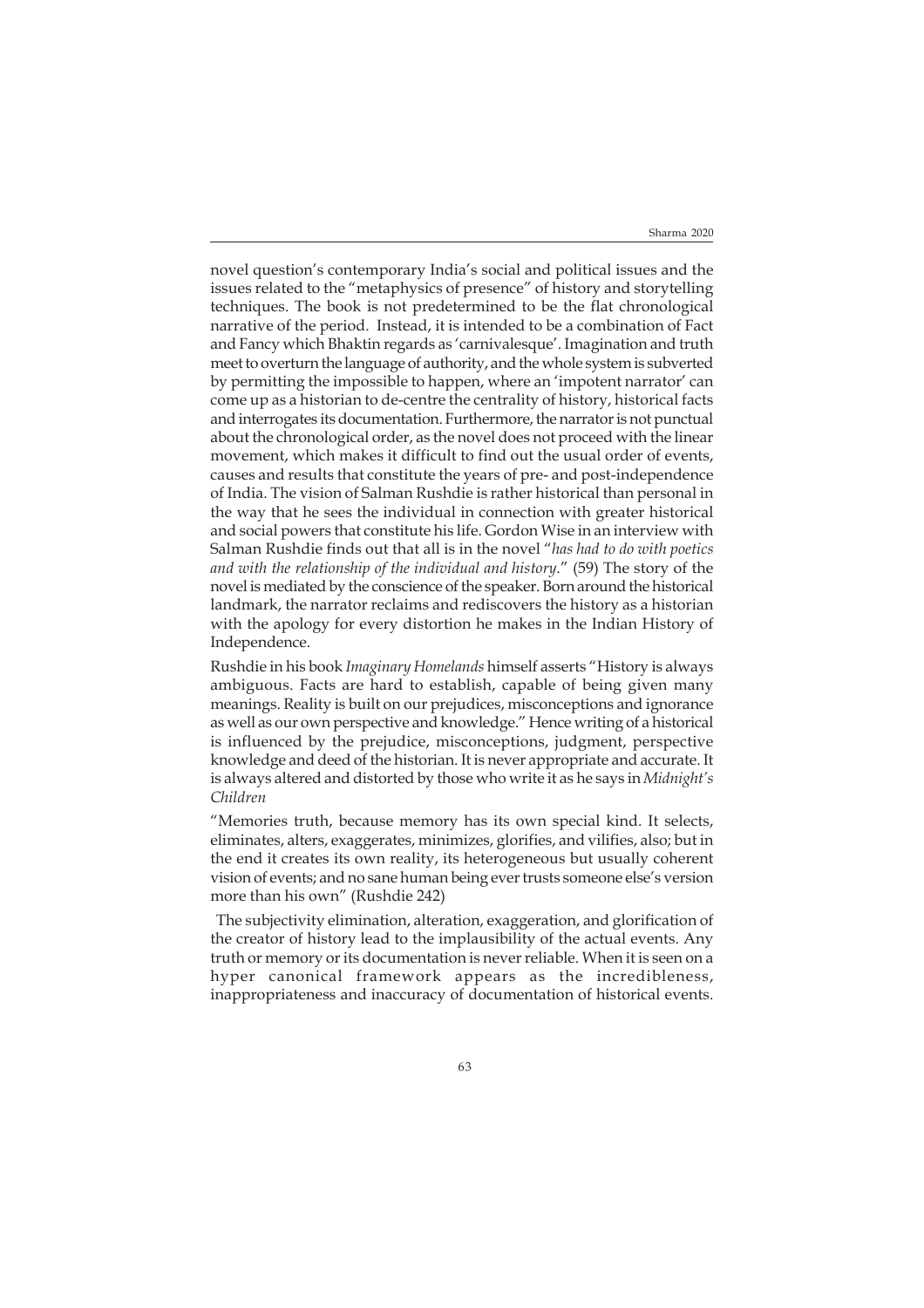Reality becomes the question of perspective, opinion, "circumstances", and perception of the one who sees it. As Rushdie does in chapter, 'All India Radio' of Book Two of the novel where he claims

"…and the heat…the little confusion is surely permissible in these circumstances. Re-reading my work, I have discovered an error in chronology. The assassination of Mahatma Gandhi occurs, in these pages, on wrong date. But I cannot say now… in my India, Gandhi will continue to die on wrong time. Does one error invalidate the entire fabric? Am I so far gone, in my desperate need for meaning, that I'm prepared to distort everything—to re-write the whole history of my times purely in order to place myself in a central role?( (Rushdie 230)

In the novel, narrator couple of times repeats "Please believe me". "Please believe me, that I am falling apart. I am not speaking metaphorically; nor is this the opening gambit of melodramatic, ridiling, grumbby appeal for pity."(43) He tries to bring out the possibility of an author of any text who can metaphorically explain and distort the essence of in event for his personal bias. Later he writes about an incident "This is why I have resolved to confide in paper, before I forget."(43) The word 'forget' implies the situation forgetfulness of half consciousness of writer about the event which is written and preserved as an historical document.

The subjectification of national or meta-history to the experiences of an individual which Linda Hutcheon calls 'Histenographic Metafiction' is multiple times employed by the writer on the various intervals of times. Hutcheon expounds "Historiographic metafiction asks the reader to recall that history and fiction are themselves historical terms and that their definitions and interrelations are historically determined and vary with time"(105). Rushdie attempts to rewrite rediscover and re-document the history in the novel through the techniques of heteroglossia, polyphony, and pastiche. His personal experiences are painted in the color of magic realism which gives it a successful attempt to voice a voiceless individual and his/story. Whenever anything happens in India Saleem senses everything through his nose. He feels cracks on his body with the division of India after 33 years of its independence. Aadam Aziz discovers a huge hole on his chest during the Jallianhwala Bagh incident. Revered Mother grows headache at the beginning of World War one which cured after the war stops. Saleem sees himself inextricably connected with the destiny of India. He is "linked literally and metaphorically, both actively and passively"(330).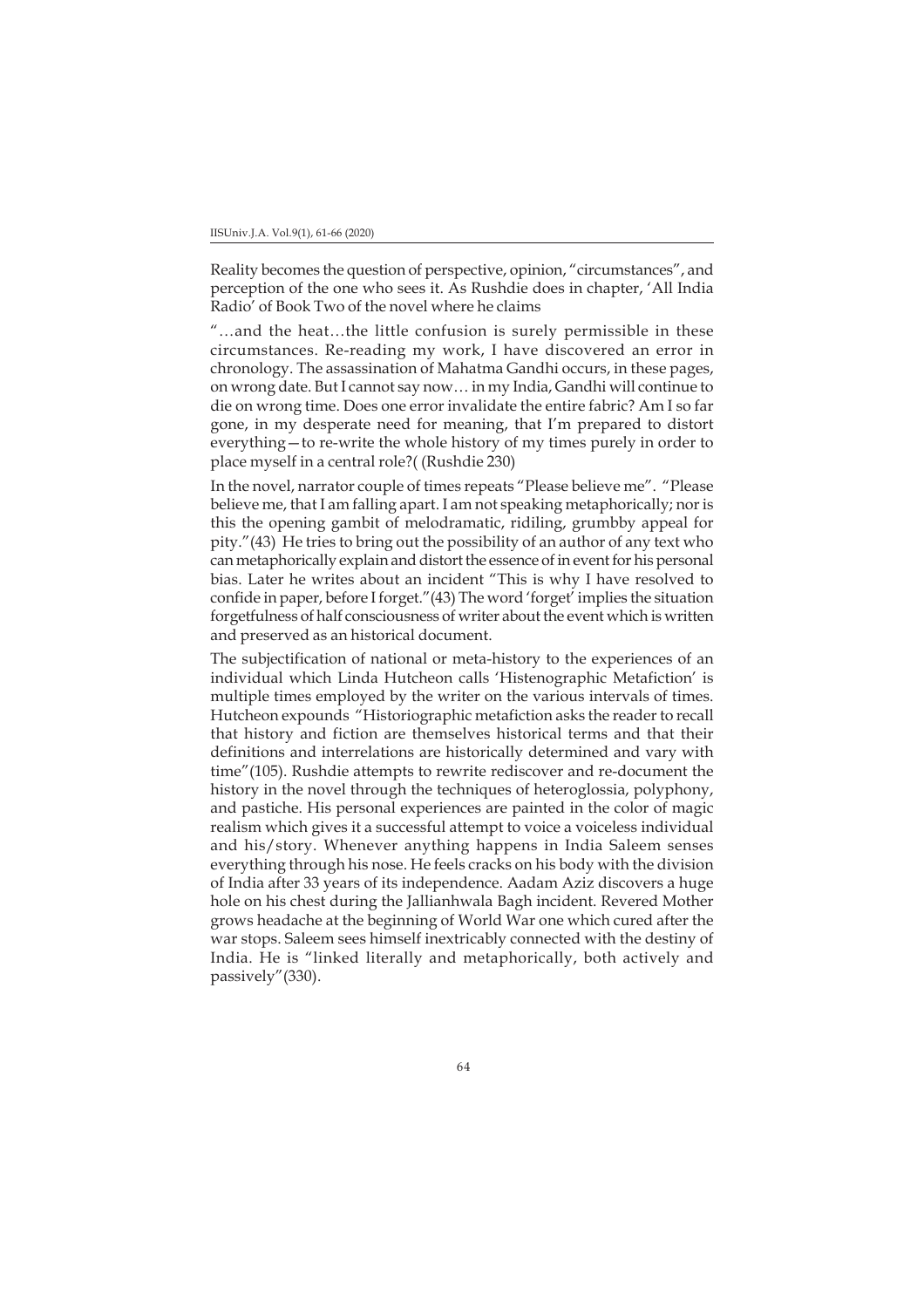Anita Loomba discusses the anti-colonialist perspective of writing about the experiences which questions he credibility of the history documented by hegemonic colonials to overshadow the colonized documents in her text *Postmodernism and Poststructuralism:*

Histories written from anti-colonist perspectives have re-written the 'story' of capitalist development itself so that the 'grand narrative' of capitalism now appears in a very different light… (Loomba 244)

In the novel, the narrator Saleem Sinai acts as a historian who is documenting the past of the country where he also commits some deliberate mistakes he is making in his narration. Subsequently, he wants the readers to believe in his version of the story like a historian. Rushdie compares reality to the big cinema, he claims that the view of reality shifts according to which seats you occupy. "What's real or true aren't necessarily the same."(87) For every individual, it depends upon your seat. He discards the idea that history is the non-negotiable body of epistemological facts. He makes history Nietzschean in that it is interpretive and not factual. He makes the character Tai claim to have lived in the era when Jahangir visited the Kashmir Valley; on the contrary, he was living in 1917.

Rushdie reveals his intensions of writing this novel in his book *Imaginary Homelands* to revisit history at periphery and to reclaim India's past. He articulates, "It is probably not too romantic to say that that was when my novel *Midnight's Children* was really 215 born; when I realized how much I wanted to restore the past to myself ... I, too, had a city and a history to reclaim." (*Imaginary Homelands).*

Robert Eaglestone regards Rushdie as "A great writer does not merely live in certain time but shapes the understanding of an age. This is true to Salman Rushdie." Through his novel *Midnight's Children* he proposes a different way to observe the events of past that transform the way existing way of history, nation, narrative and nation's narrative from the enlightened discourse of its progress and its rules; which provides fertile grounds the postmodernist school of thought to experiment with history and historical documentation. Foucault summarize it by saying "the success of history belong to those who are capable of seizing these rules, to replace those who have used them, to disguise themselves so as to perfect them , invert their meaning, and redirect them against those who had initially impose them." (*Language ,Counter-Memory, Practice* 151)

## **Work Cited**

Foucault Michel, *Language, Counter-Memory, Practice: Selected Essays and Interviews.* Blackwell, 1977.